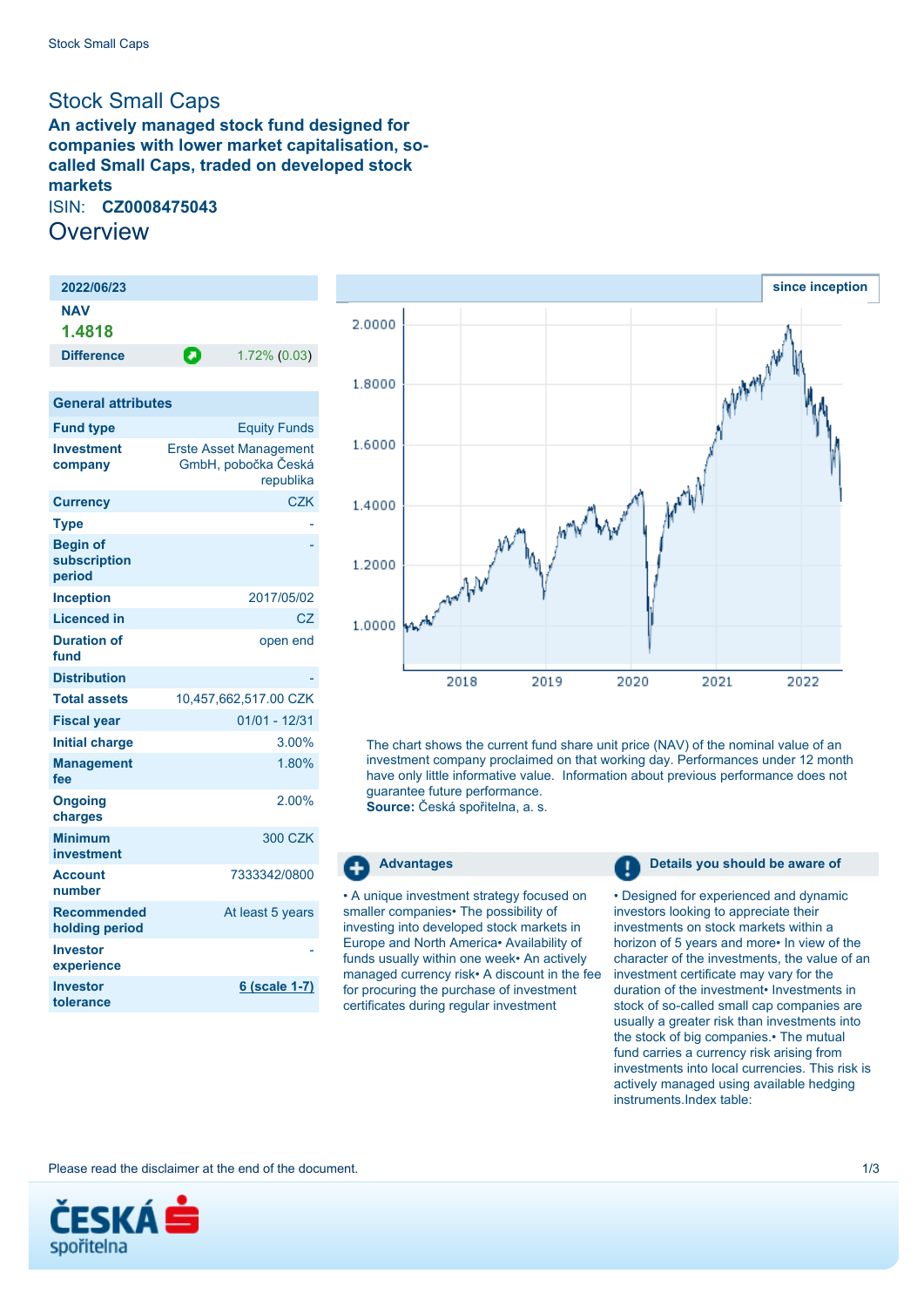#### **Performance goal and investment strategy**

This is a stock open-end mutual fund designed for dynamic investors with a long-term investment horizon. The objective of the investment strategy is to provide holders with long-term appreciation of investment certificates through investments into a concentrated portfolio of shares issued by companies with lower market capitalisation (so-called Small Caps) traded on developed stock markets in Europe and North America. The objective is attained by the active choice of individual shares for long-term appreciation (so-called Stock-picking). The fund's portfolio normally represents at least forty various investment ideas with about the same weight. One investment idea normally means investment into one selected share, and in some cases also into more shares. The risk arising from investments into local currencies is actively managed using available hedging instruments. In view of the significant representation of shares in the portfolio and the high concentration of the portfolio, the value of an investment can show a high short-term variability. In view of the investment strategy the fund is suitable for regular investment and as a proportion of the stock part of the investment portfolio.

| <b>Performance (2022/06/23)</b>      |  |    |                                 |                       |                   |                          |                             |
|--------------------------------------|--|----|---------------------------------|-----------------------|-------------------|--------------------------|-----------------------------|
| <b>Period YTD</b>                    |  | 6m | 1Y<br>a)                        | 3Y<br>(% p (% p<br>a) | 5Y<br>(% p)<br>a) | <b>10Y</b><br>(% p<br>a) | since<br>inc.<br>$(\%$ p a) |
| <b>Perf</b>                          |  |    | $-22.41$ $-21.91$ $-17.98$ 2.98 |                       | 8.31              | Ser S                    | 7.94                        |
|                                      |  |    |                                 |                       |                   |                          |                             |
| Annual performance in % (2022/06/23) |  |    |                                 |                       |                   |                          |                             |

| Alliudi performance in 70 (2022/00/20) |      |      |       |       |       |
|----------------------------------------|------|------|-------|-------|-------|
| Period                                 | 2017 | 2018 | 2019  | 2020  | 2021  |
| <b>Perf</b>                            | . .  | 0.94 | 25.56 | 15.46 | 18.10 |

## **Minimum & maximum performance in % p.a. (2022/06/23)**

| 1Y | 92.32    |
|----|----------|
|    | $-30.95$ |
| 3Y | 20.36    |
|    | 1.82     |
| 5Y | 10.86    |
|    | 7.46     |

### **Top holdings (2022/05/31)**

| <b>ISIN</b>  | <b>Name</b>                        | <b>Currency</b> | %FA  |
|--------------|------------------------------------|-----------------|------|
| US1270971039 | <b>COTERRA ENERGY INC</b>          | <b>USD</b>      | 4.41 |
| US92552V1008 | <b>VIASAT INC</b>                  | <b>USD</b>      | 3.37 |
| US33768G1076 | SHS FIRSTCASH HOLDINGS INC ORD R   | <b>USD</b>      | 3.28 |
| CA21037X1006 | <b>CONSTELLATION SOFTWARE INC.</b> | <b>CAD</b>      | 3.21 |
| IE00BYTBXV33 | <b>RYANAIR HOLDINGS PLC</b>        | <b>EUR</b>      | 3.12 |
| ES0113679I37 | <b>BANKINTER SA</b>                | <b>EUR</b>      | 2.95 |
| CA87262K1057 | <b>TMX GROUP LTD</b>               | <b>CAD</b>      | 2.88 |
| NL0000313286 | AMSTERDAM COMMODITIES NV           | <b>EUR</b>      | 2.87 |
| GB0031274896 | MARKS AND SPENCER GROUP PLC        | <b>GBP</b>      | 2.85 |
| BE0974320526 | UMICORE SA B                       | <b>EUR</b>      | 2.81 |

# **Percentage holdings by sector (2022/05/31)**

|  | 19.26 % Financials               |
|--|----------------------------------|
|  | 17.30 % Information Technology   |
|  | 15.79 % Consumer Discretionary   |
|  | 11.55 % Health Care              |
|  | 8.44 % Cash and Cash Equivalents |
|  | 8.44 % Materials                 |
|  | 5.77 % Energy                    |
|  | 5.29 % Industrial enterprises    |
|  | 4.99 % Consumer Staples          |
|  | 3.17 % Communication Services    |

## **Holdings by currency (2022/05/31)**

|  | 53.89 % USD |  |
|--|-------------|--|
|  | 25.13 % EUR |  |
|  | 8.60 % CAD  |  |
|  | 8.44 % CZK  |  |
|  | 3.86 % GBP  |  |
|  | 0.08 % NOK  |  |

Please read the disclaimer at the end of the document. 2/3